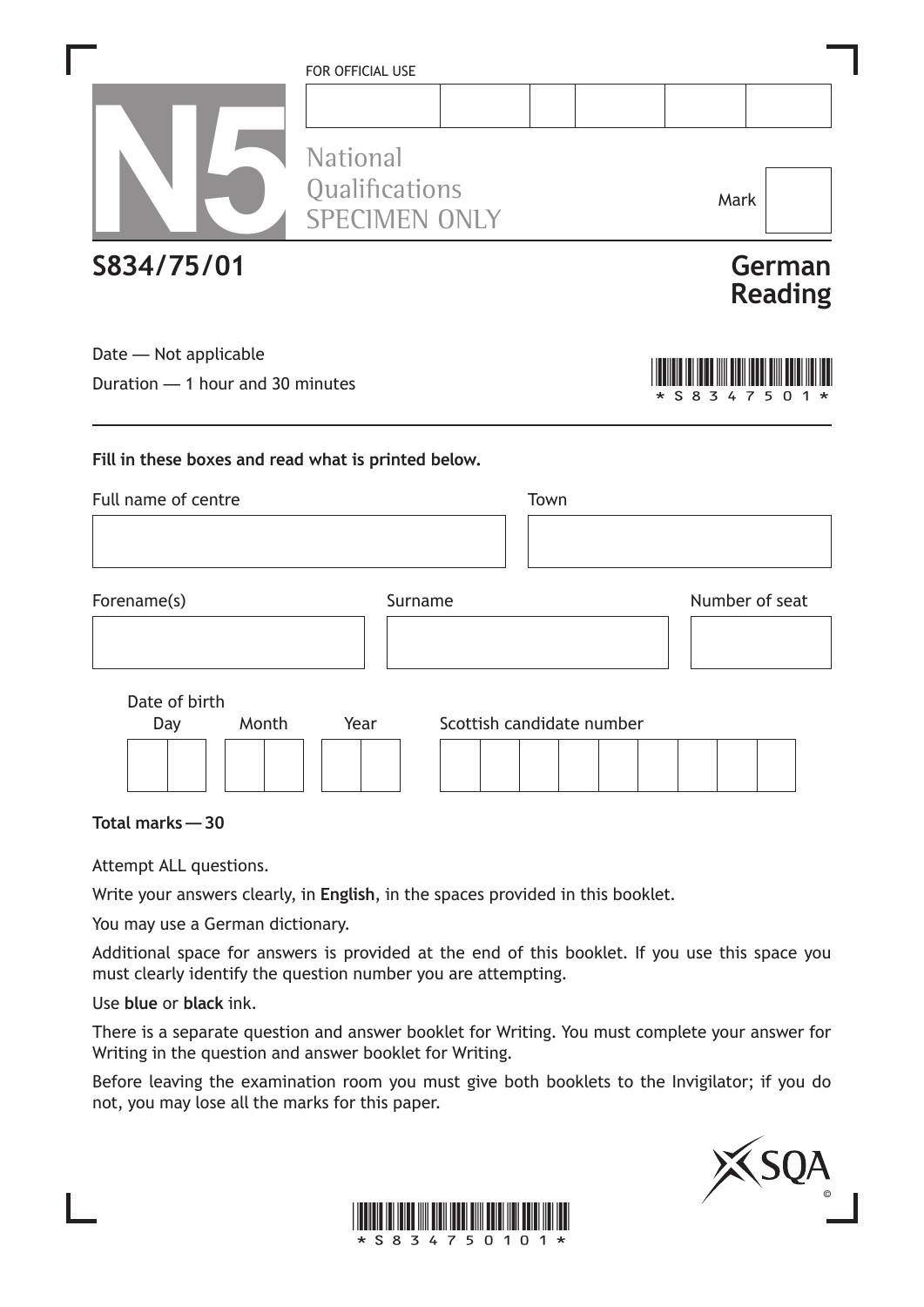**Total marks— 30**

## **Attempt ALL questions**

#### **Text 1**

You are looking through a German magazine and you come across an article about FanLi Lin, a Chinese girl studying in Germany.

Ich bin vor zwei Monaten in Mainz angekommen: Es ist jetzt Frühling und es ist schon fast so warm wie im Sommer, und oft scheint die Sonne. Der Himmel ist blau und überall blühen die Blumen.

Zwischen meiner Universität in China und der Johannes-Gutenberg-Universität Mainz gibt es einen guten Kontakt. So bin ich nach Deutschland gekommen, um hart zu arbeiten und zu studieren. Ich habe dort zwei deutsche Mitstudenten gut kennengelernt. Der eine, Markus, war sehr fleißig, liebte die Ordnung, musste immer alles gut planen, und ging nur samstagabends aus. Die andere, Andrea, war im Gegensatz sehr gesellig und hat nicht Tag und Nacht nur an die Arbeit gedacht. Das hat mich sehr überrascht!

Viele Menschen in meiner Heimatstadt Taizhou sind gestresst. Dort leben aber auch fünf Millionen Leute, die in großen Fabriken sechs bis sieben Tage in der Woche arbeiten.

Am Anfang hatte ich ja viele Fragen: Welche Kurse kann ich besuchen? Wann beginnen sie? Wo sind die Räume? Die Leute aber haben sich viel Zeit genommen und mir sehr geholfen.

### **Questions**

(a) For FanLi Lin, why is spring such a wonderful time in the city of Mainz? State any **two** things.

**2**

(b) Why has FanLi Lin come to Germany? State **two** things.

**2**

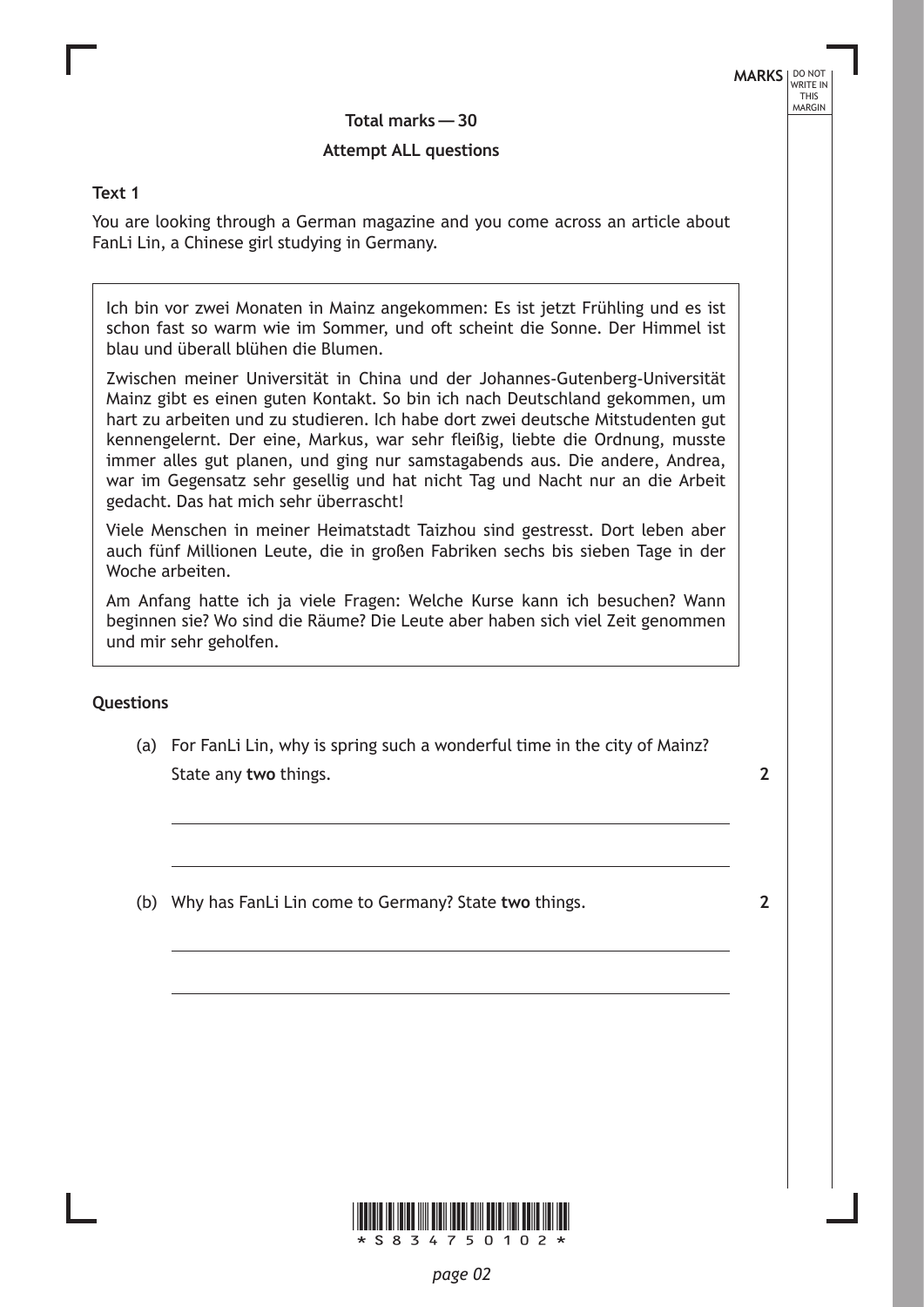|     |                                                                                                                          | <b>MARKS</b>   DO NOT | <b>WRITE IN</b><br><b>THIS</b> |
|-----|--------------------------------------------------------------------------------------------------------------------------|-----------------------|--------------------------------|
|     | Text 1 questions (continued)                                                                                             |                       | <b>MARGIN</b>                  |
| (c) | She mentions two friends she made.                                                                                       |                       |                                |
|     | (i) What does she say about Markus? State any two things.                                                                | $\overline{2}$        |                                |
|     | <u> 1989 - Johann Barn, amerikansk politiker (d. 1989)</u><br>(ii) What does she say about Andrea? State any two things. | $\mathbf{2}$          |                                |
|     | (d) What questions did FanLi Lin have as she started at the University of<br>Mainz? State any two things.                | $\mathbf{2}$          |                                |
|     | <u> 1989 - Johann Stoff, deutscher Stoffen und der Stoffen und der Stoffen und der Stoffen und der Stoffen und der</u>   |                       |                                |
|     | [Turn over                                                                                                               |                       |                                |
|     |                                                                                                                          |                       |                                |
|     |                                                                                                                          |                       |                                |
|     |                                                                                                                          |                       |                                |
|     |                                                                                                                          |                       |                                |
|     |                                                                                                                          |                       |                                |
|     | * S 8 3 4 7 5 0 1 0 3 *                                                                                                  |                       |                                |

*page 03*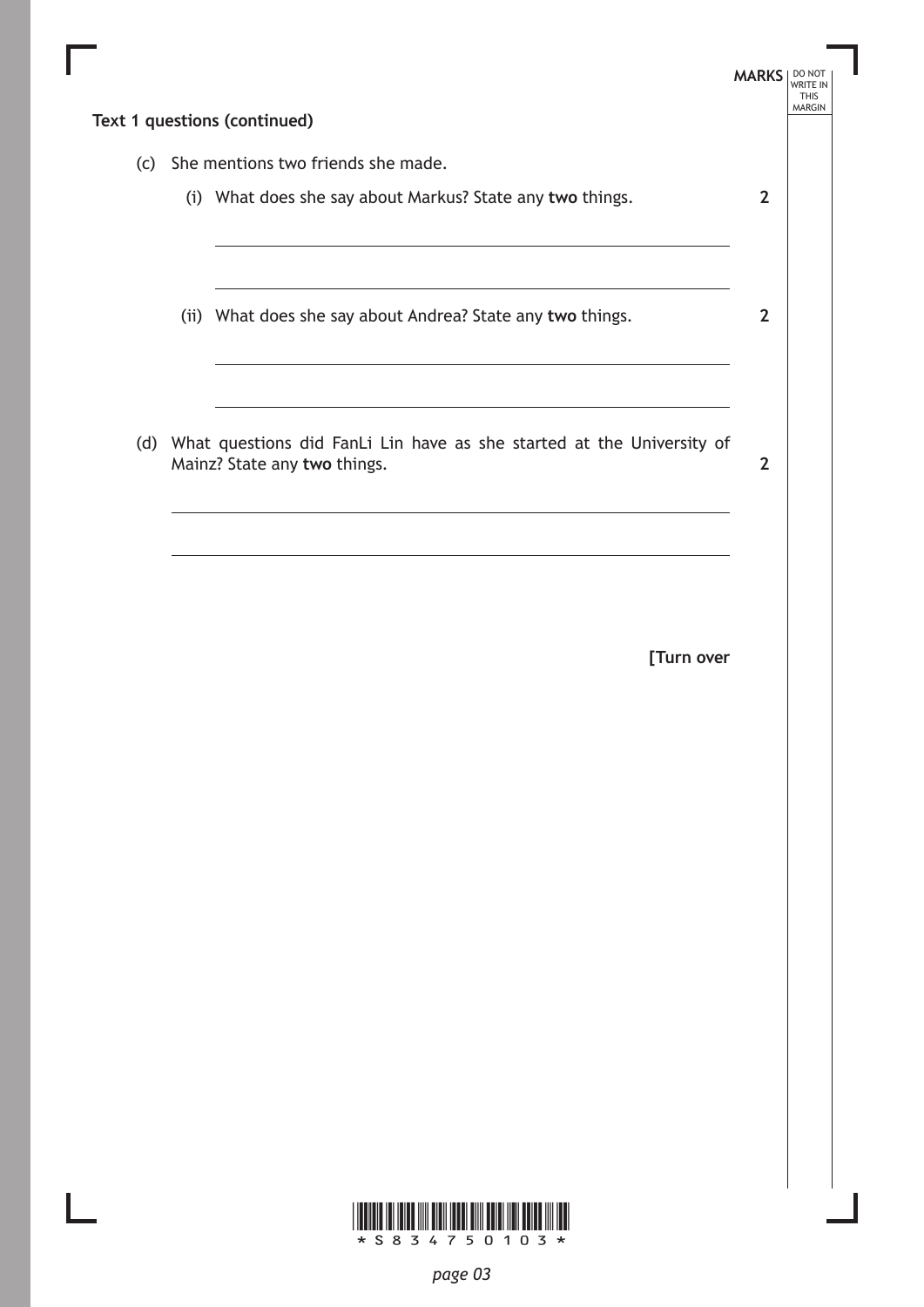## **Text 2**

You read an interesting article which compares your relationship with your friends and your parents.

Wenn Jugendliche in der heutigen Zeit persönliche Probleme haben, besprechen sie diese am liebsten mit dem besten Freund oder der besten Freundin.

Einige Eltern spielen bei der Problemlösung keine wichtige Rolle, weil sie oft zu streng sind und keine Diskussion erlauben. Nur ihre Meinung zählt, sie sind häufig zu kritisch — besonders wenn es um Ausgabe für Kleidung, Beziehungen mit Freunden und Freizeitgestaltung geht. Außerdem gibt es bestimmte heikle Themen, zum Beispiel Liebe und Beziehungen, über die viele Jugendliche einfach nicht mit den Eltern sprechen können.



Mit dem besten Freund oder der besten Freundin ist das anders. Man kann die Probleme des anderen viel besser verstehen, weil man ähnliche Erfahrungen gemacht hat und sich gegenseitig vertraut. Gute Freunde wissen, dass sie sich aufeinander verlassen können.

Leider zerbrechen heutzutage viele Freundschaften, weil der Konkurrenzkampf in der Gesellschaft zugenommen hat: Jeder will der Beste sein, die besten Noten und den besten Job bekommen. Persönliche Beziehungen bleiben dabei oft auf der Strecke.

### **Questions**

(a) Tick  $(\checkmark)$  three reasons why young people discuss problems with their best friend rather than with their parents.

| ٠<br>I            |
|-------------------|
|                   |
| i                 |
| I<br>۰.<br>w<br>v |

|                                                                     | Tick $(\checkmark)$ |
|---------------------------------------------------------------------|---------------------|
| Friends understand each other better.                               |                     |
| Parents are too strict.                                             |                     |
| Friends have more patience.                                         |                     |
| Parents don't permit discussion.                                    |                     |
| As far as parents are concerned, only their opinion counts.         |                     |
| You're less likely to fall out with your friends than your parents. |                     |

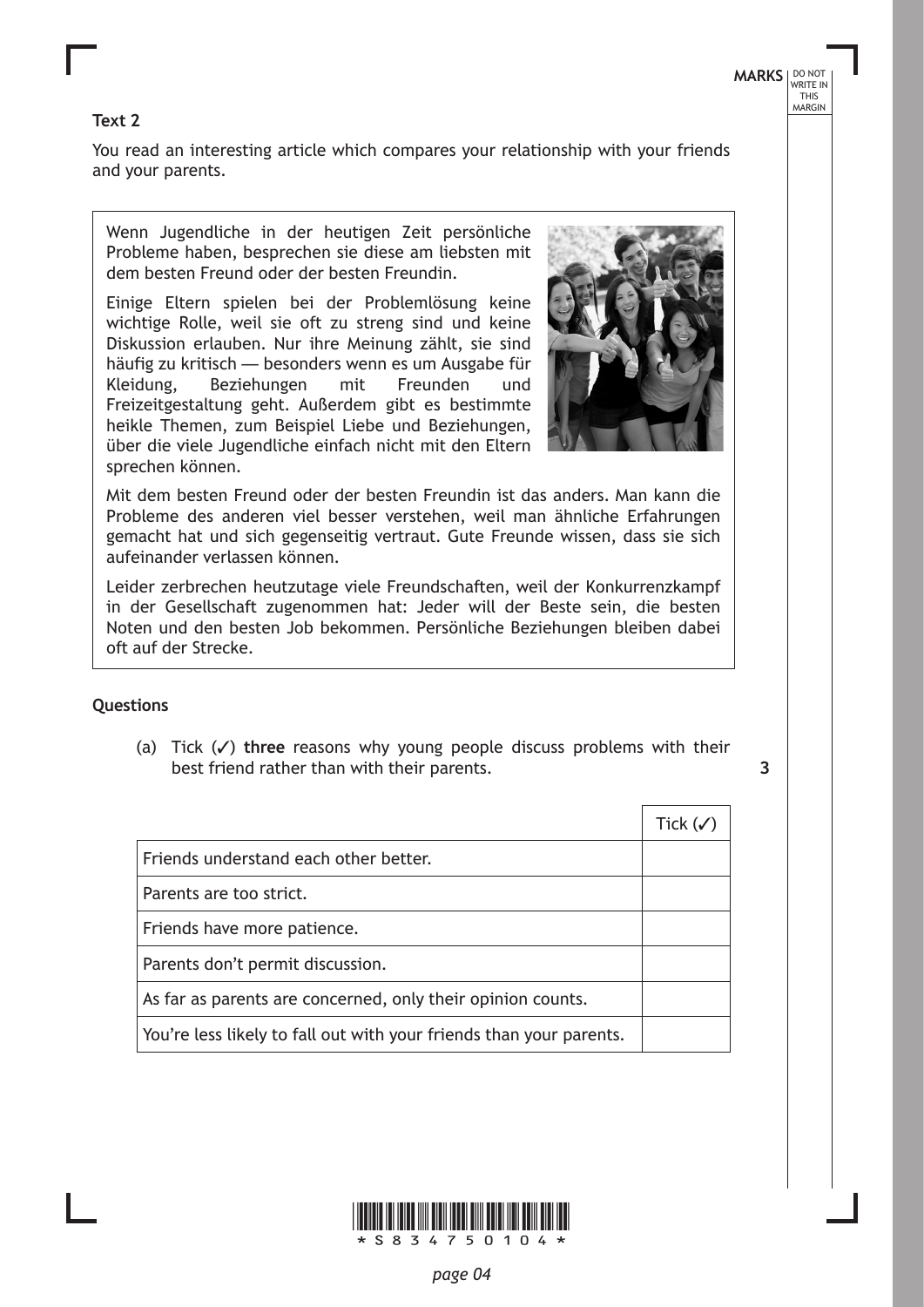|     |         | Text 2 questions (continued)                                                                                                                                                                                              | <b>MARKS</b>   | DO NOT<br>WRITE IN<br><b>THIS</b><br><b>MARGIN</b> |
|-----|---------|---------------------------------------------------------------------------------------------------------------------------------------------------------------------------------------------------------------------------|----------------|----------------------------------------------------|
| (b) |         | (i) Which aspects of teenage life are parents particularly critical of?<br>State any two things.<br><u> 1989 - Johann Stein, marwolaethau a bhann an t-Amhain ann an t-Amhain an t-Amhain an t-Amhain an t-Amhain an </u> | $\overline{2}$ |                                                    |
|     |         | (ii) What do young people find hard to talk about with parents? State<br>two things.                                                                                                                                      | $\overline{2}$ |                                                    |
|     | things. | (c) Why is it easier to discuss problems with a best friend? State any two<br>the control of the control of the control of the control of the control of                                                                  | $\overline{2}$ |                                                    |
|     |         | (d) According to the article, why do friendships break up these days? State<br>any one thing.                                                                                                                             | 1              |                                                    |
|     |         | [Turn over                                                                                                                                                                                                                |                |                                                    |
|     |         |                                                                                                                                                                                                                           |                |                                                    |
|     |         |                                                                                                                                                                                                                           |                |                                                    |
|     |         |                                                                                                                                                                                                                           |                |                                                    |

 $*$  s  $8$  3 4 7 5 0 1 0 5  $*$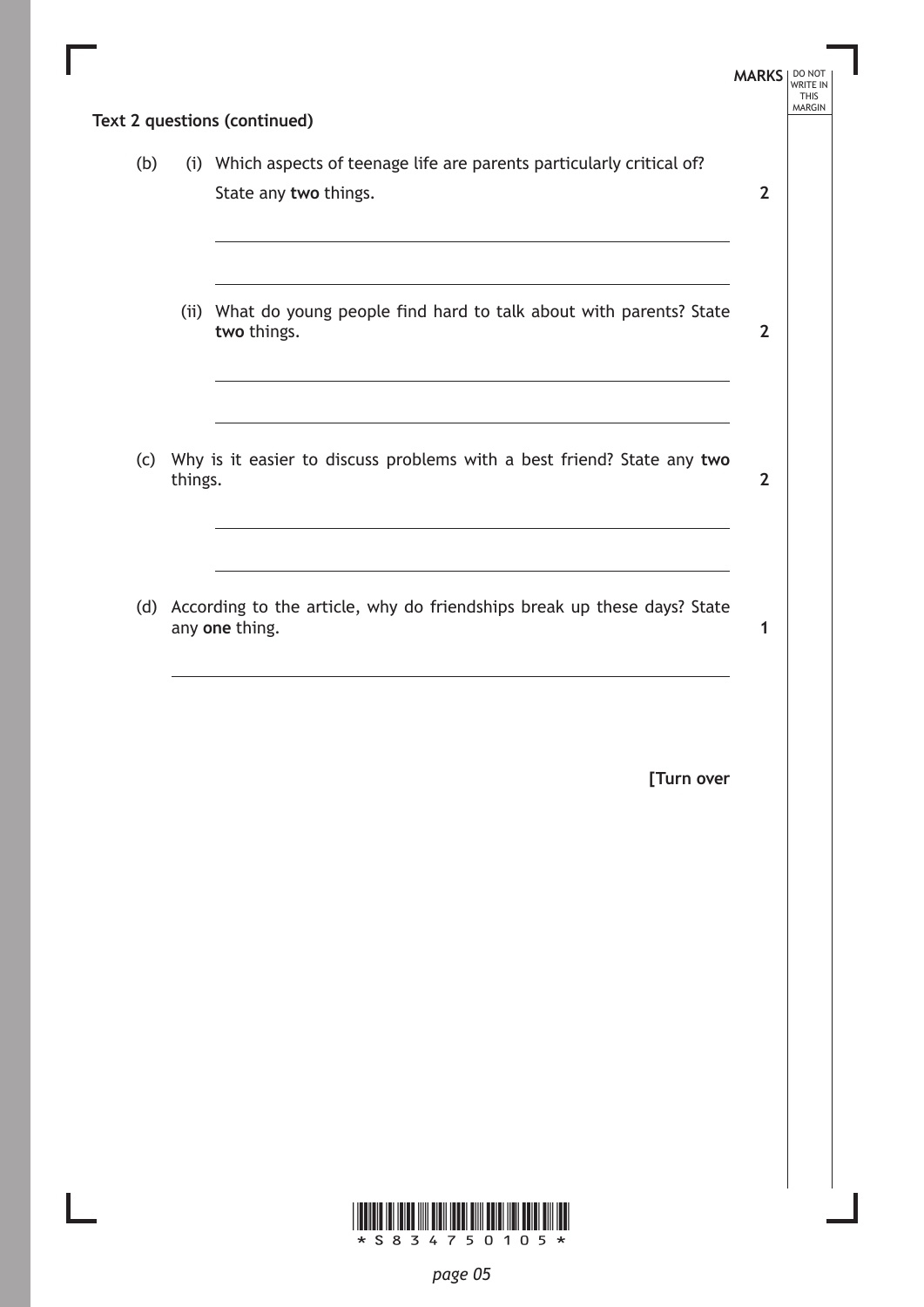You then read an article about the ideal job.

## **Der Traumberuf . . .**

Viele Leute sind heutzutage mit ihrer Arbeit unzufrieden. Einige langweilen sich, weil die Aufgaben nicht abwechslungsreich genug sind. Andere beklagen sich, dass die Arbeit zu schwierig und zu anstrengend ist. Aber gibt es den Traumberuf wirklich?

Oliver freut sich jeden Morgen auf seine Arbeit und ist der Meinung, dass er seinen Traumberuf gefunden hat. Er darf jeden Tag Pralinen essen und wird gut bezahlt dafür. Jeden Tag geht er in die Produktionshalle der Schokoladenfabrik, wo er von jeder Sorte Schokolade ein Stück probiert, um die Qualität zu prüfen. Oliver findet es besonders spannend, neue Produkte zu erfinden und Experimente mit verschiedenen Pralinenfüllungen zu machen. Außerdem darf er auch Namen für Schokoladenprodukte aussuchen.

Wenn Oliver eine leckere Füllung findet, spricht er mit dem Produktionsleiter, der sie dann testet.

Natürlich hat seine Arbeit auch einen Nachteil: Oliver muss vorsichtig sein, dass er nicht übergewichtig wird!

#### **Questions**

(a) Why are so many people unhappy at their work? Tick  $(\checkmark)$  the two correct sentences.

|                                                       | Tick $(\checkmark)$ |
|-------------------------------------------------------|---------------------|
| Some people do not find the work varied enough.       |                     |
| Some people complain about poor pay.                  |                     |
| Some people find their working hours unacceptable.    |                     |
| Some people complain about difficult and tiring work. |                     |

- (b) (i) Why does Oliver think that he has found the dream job? State any **two** things.
	- (ii) What is his first task every morning?
	- (iii) Why does he do this?



**1**

**1**

**2**

**2**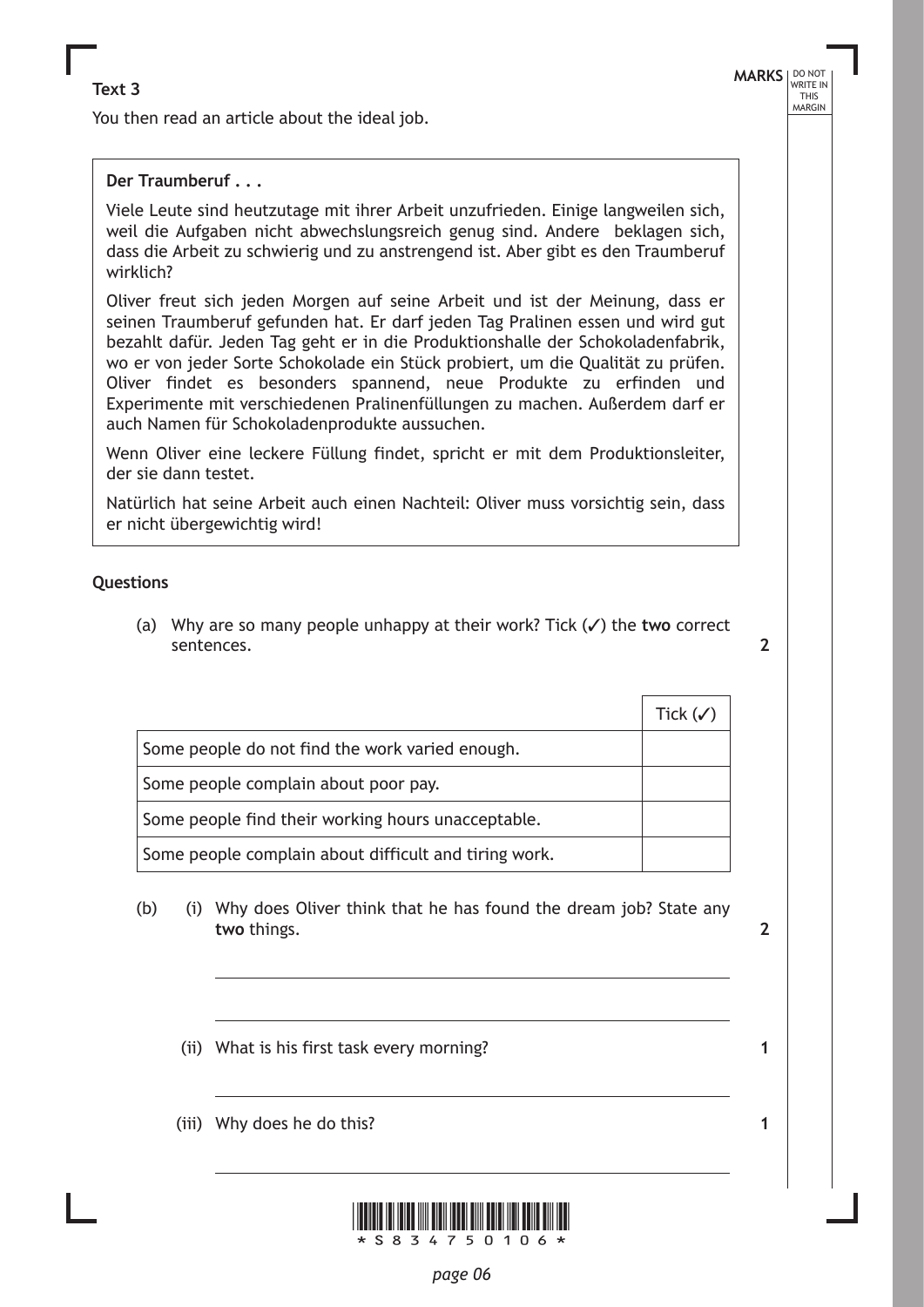|  |                                                                         | <b>MARKS</b>   | WRITE IN<br><b>THIS</b> |  |
|--|-------------------------------------------------------------------------|----------------|-------------------------|--|
|  | Text 3 questions (continued)                                            |                | <b>MARGIN</b>           |  |
|  | (iv) Which aspects of his work does he like best? State any two things. | $\overline{2}$ |                         |  |
|  |                                                                         |                |                         |  |
|  |                                                                         |                |                         |  |
|  | (c) When does his manager get involved?                                 | 1              |                         |  |
|  |                                                                         |                |                         |  |
|  | (d) What is the one disadvantage of Oliver's work?                      | 1              |                         |  |
|  |                                                                         |                |                         |  |
|  |                                                                         |                |                         |  |

# **[END OF SPECIMEN QUESTION PAPER]**

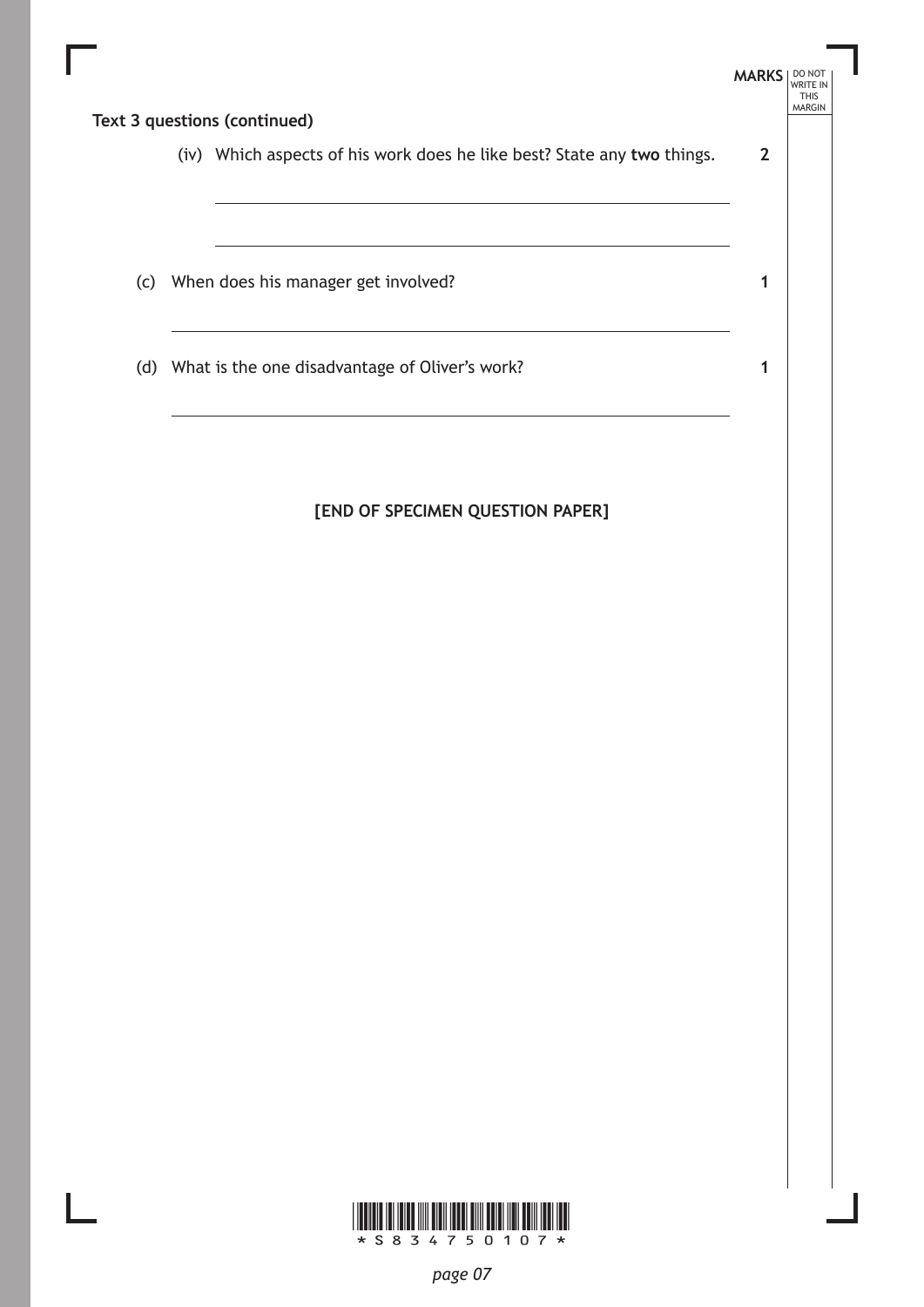# **MARKS DO NOT
WRITE IN** <br>
THIS
MARGIN

# **ADDITIONAL SPACE FOR ANSWERS**



 $\mathbb{R}^{\mathbb{Z}}$ 

*page 08*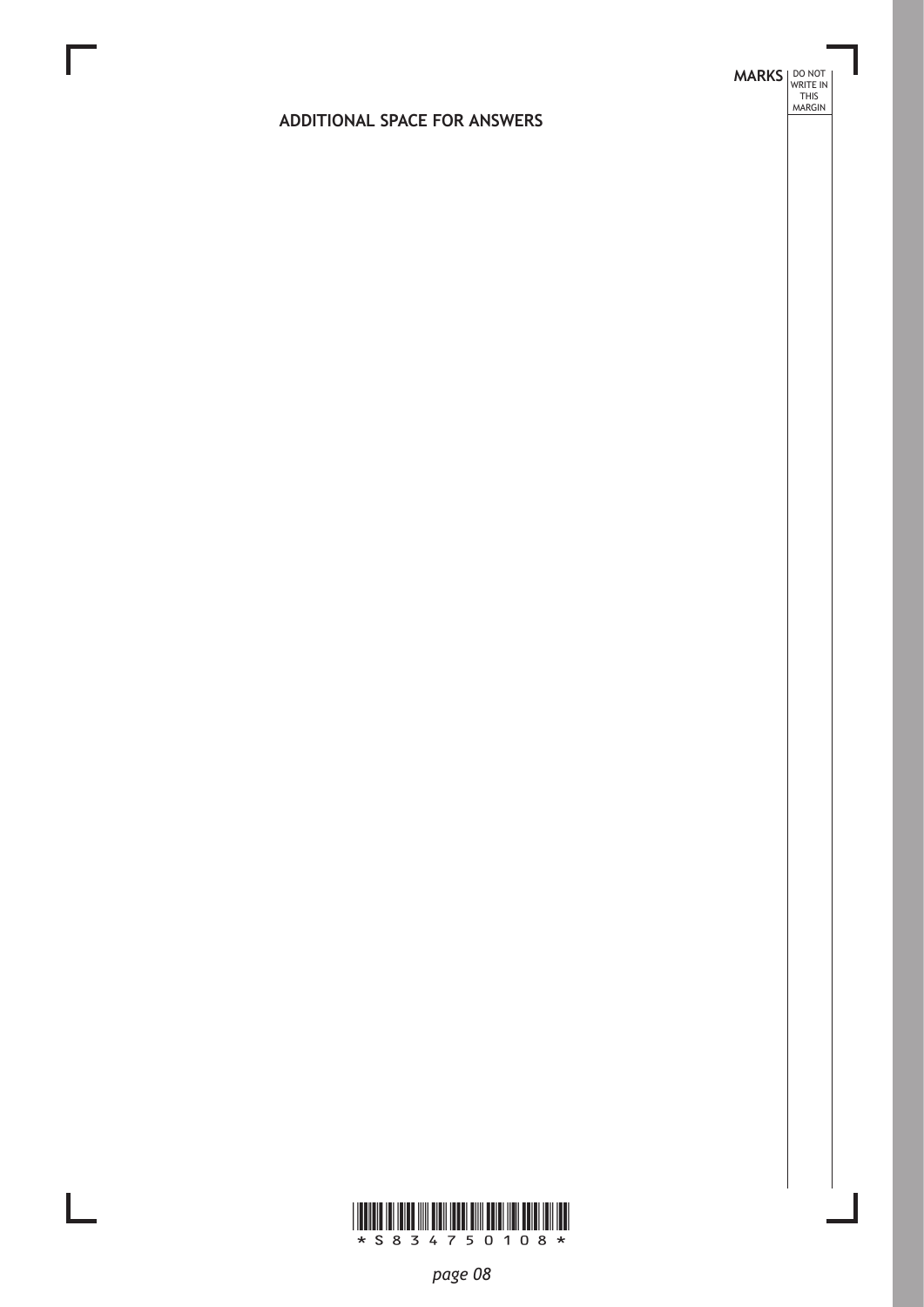# **MARKS DO NOT
WRITE IN** <br>
THIS
MARGIN

# **ADDITIONAL SPACE FOR ANSWERS**



 $\mathbb{R}^{\mathbb{Z}}$ 

*page 09*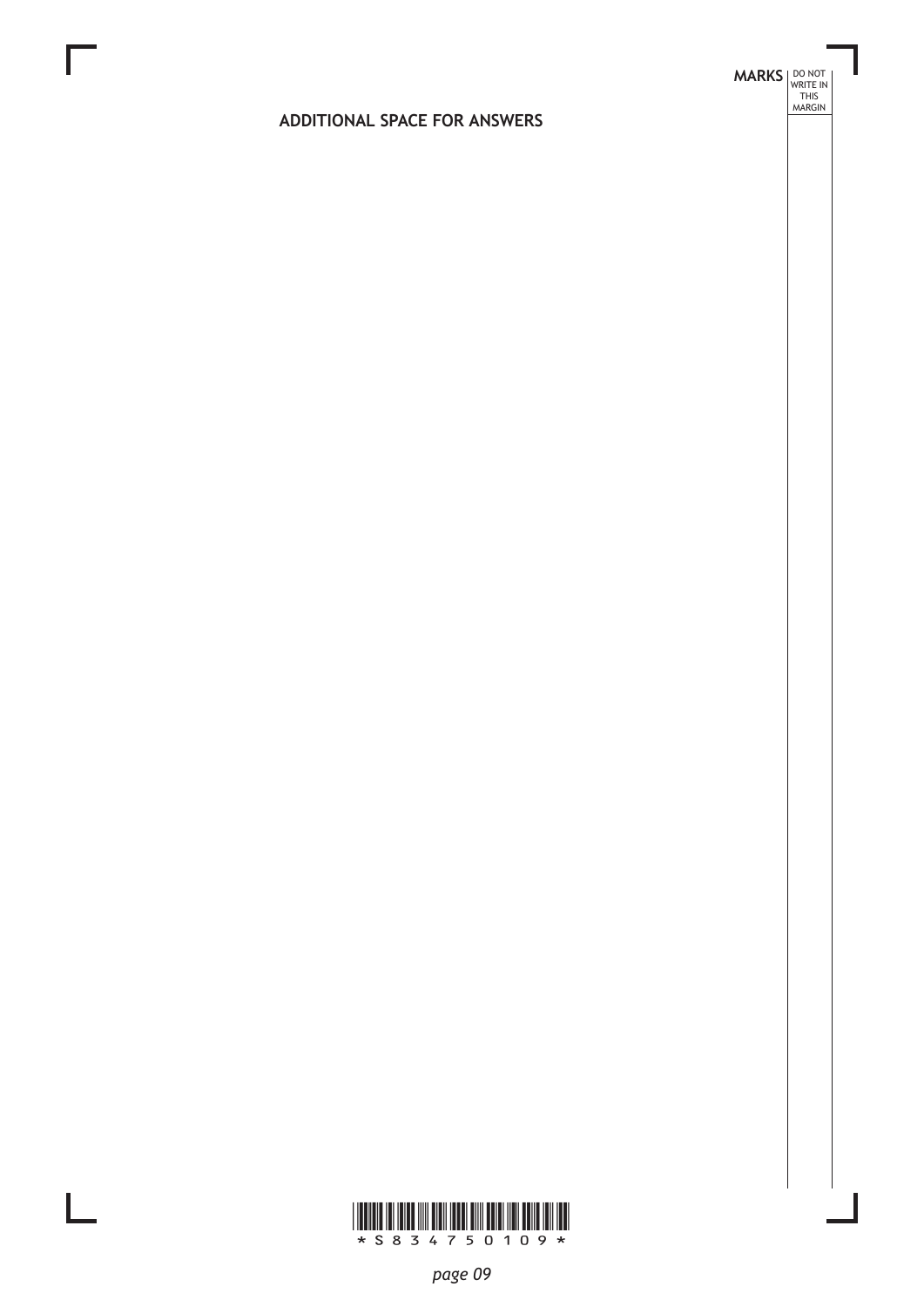

National **Oualifications** SPECIMEN ONLY

**S834/75/01 German**

**Reading**

# Marking Instructions

These marking instructions have been provided to show how SQA would mark this specimen question paper.

The information in this publication may be reproduced to support SQA qualifications only on a non-commercial basis. If it is reproduced, SQA should be clearly acknowledged as the source. If it is to be used for any other purpose, written permission must be obtained from permissions@sqa.org.uk.

Where the publication includes materials from sources other than SQA (ie secondary copyright), this material should only be reproduced for the purposes of examination or assessment. If it needs to be reproduced for any other purpose it is the user's responsibility to obtain the necessary copyright clearance.

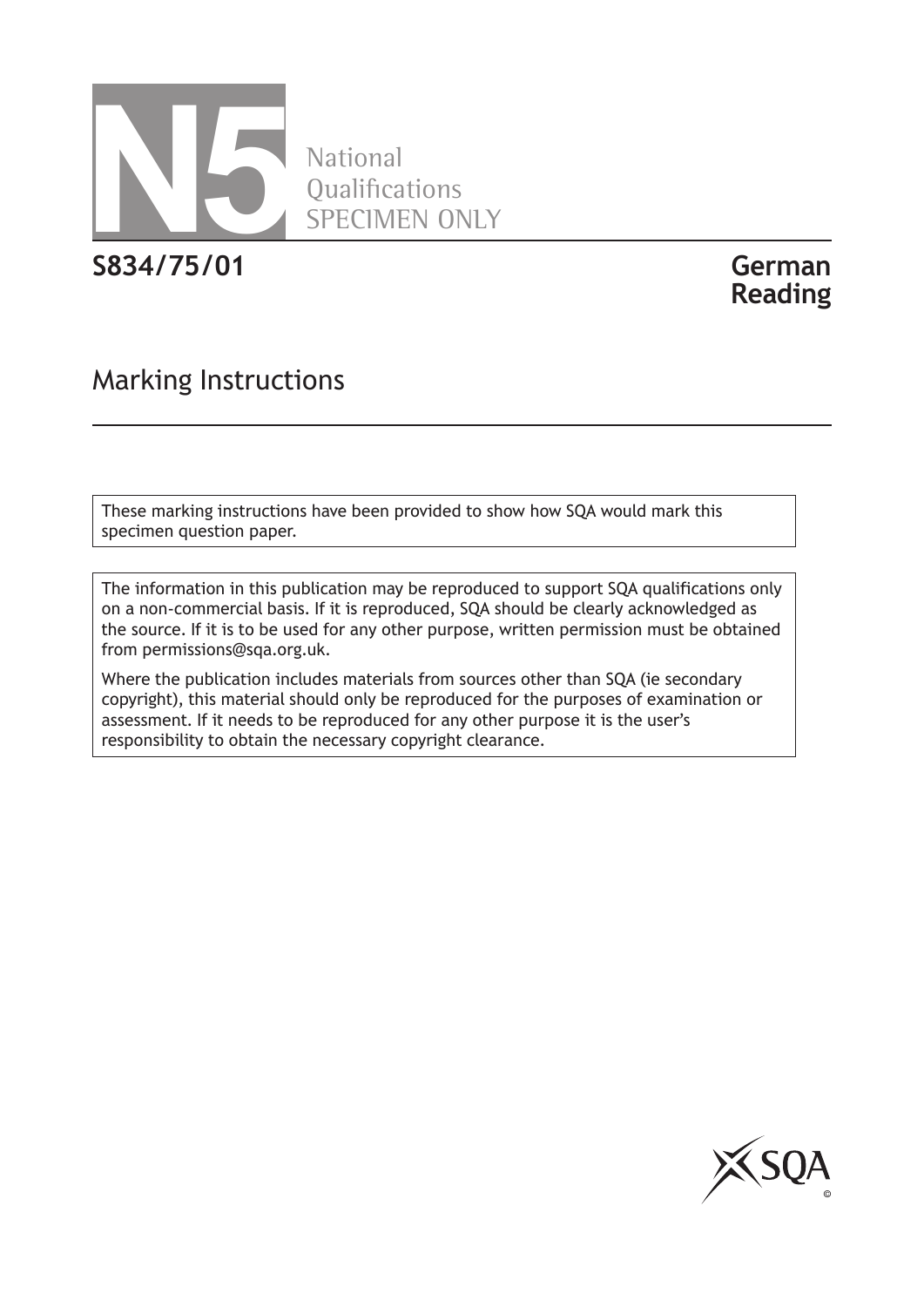### **General marking principles for National 5 German Reading**

*This information is provided to help you understand the general principles you must apply when marking candidate responses to questions in this paper. These principles must be read in conjunction with the detailed marking instructions, which identify the key features required in candidate responses.*

- **(a)** Marks for each candidate response must always be assigned in line with these general marking principles and the detailed marking instructions for this assessment.
- **(b)** Marking should always be positive. This means that, for each candidate response, marks are accumulated for the demonstration of relevant skills, knowledge and understanding: they are not deducted from a maximum on the basis of errors or omissions.
- **(c)** If a specific candidate response does not seem to be covered by either the principles or detailed marking instructions, and you are uncertain how to assess it, you must seek guidance from your team leader.
- **(d)** Award a mark to each answer. Marks are not transferable between questions.
- **(e)** For questions that ask candidates to '**state**' or '**give**', candidates must give a brief, accurate response/name.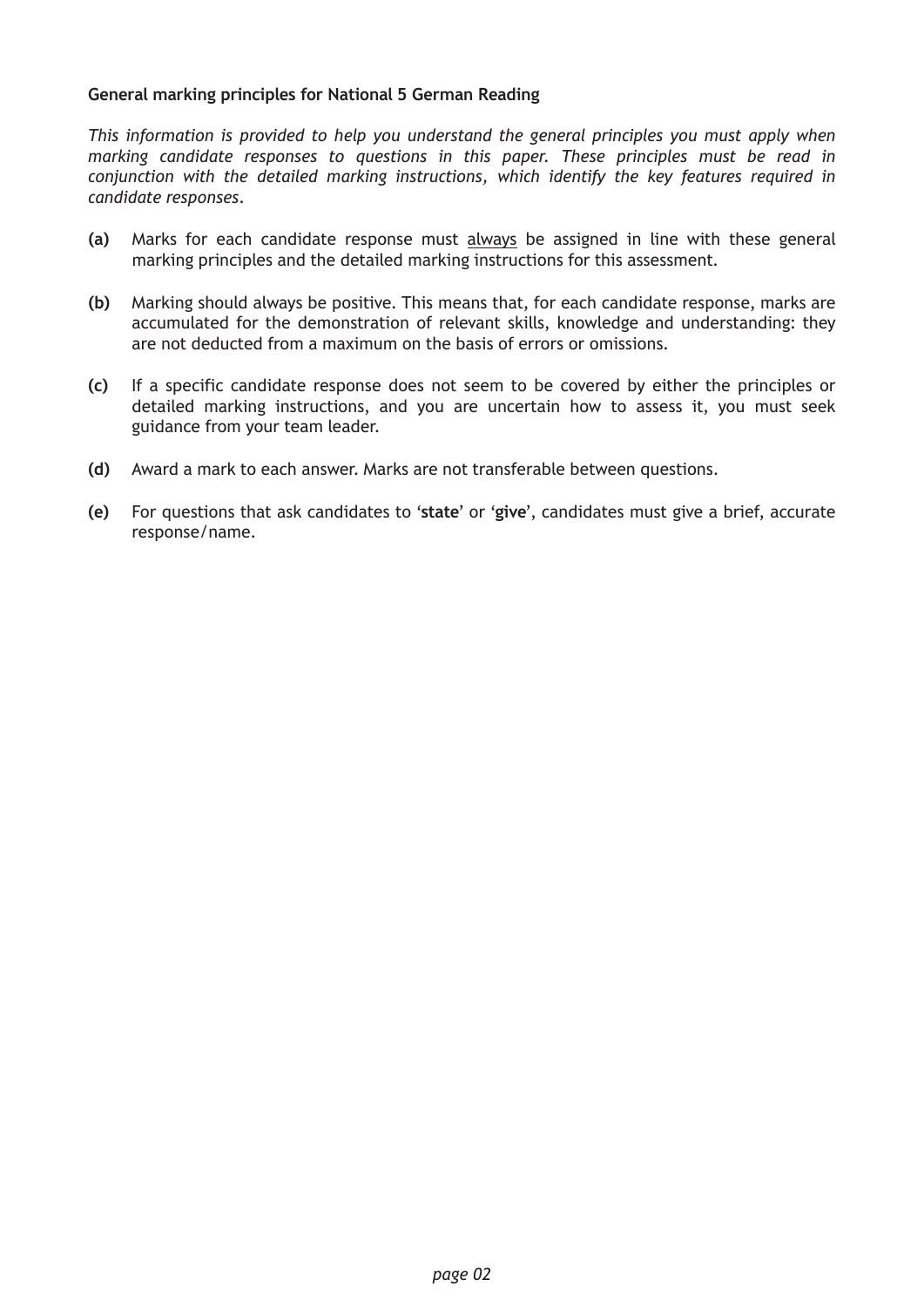# **Detailed marking instructions for each question**

|    | Question |     | <b>Expected response</b>                                                                                                                                                                             | <b>Max</b><br><b>Mark</b> | <b>Additional guidance</b>                                                                                                                                |
|----|----------|-----|------------------------------------------------------------------------------------------------------------------------------------------------------------------------------------------------------|---------------------------|-----------------------------------------------------------------------------------------------------------------------------------------------------------|
| 1. | (a)      |     | It/the weather is as warm as in<br>$\bullet$<br>summer<br>The sun is often shining<br>$\bullet$<br>The sky is blue<br>$\bullet$<br>Flowers are blooming<br>$\bullet$<br>everywhere<br>(Any 2 from 4) | $\overline{2}$            | Markers should use their<br>professional judgement, subject<br>knowledge and experience, and<br>understanding to award marks to<br>candidates' responses. |
|    | (b)      |     | Her university in China has good<br>$\bullet$<br>contacts with Mainz university<br>She has come to work (hard) and<br>$\bullet$<br>to study                                                          | $\overline{2}$            |                                                                                                                                                           |
|    | (c)      | (i) | Very hard working<br>$\bullet$<br>Loves order<br>$\bullet$<br>(Always) has to plan things<br>$\bullet$<br>Only goes out on a Saturday<br>$\bullet$<br>night/evening<br>(Any 2 from 4)                | $\overline{2}$            |                                                                                                                                                           |
|    |          | (i) | The opposite (to Markus)<br>$\bullet$<br>Very sociable<br>$\bullet$<br>Didn't just think about work (day<br>$\bullet$<br>and night)<br>(Any 2 from 3)                                                | $\mathbf{2}$              |                                                                                                                                                           |
|    | (d)      |     | Which courses can she do?<br>When do they/her classes start?<br>$\bullet$<br>Where are the rooms?<br>(Any 2 from 3)                                                                                  | $\overline{2}$            |                                                                                                                                                           |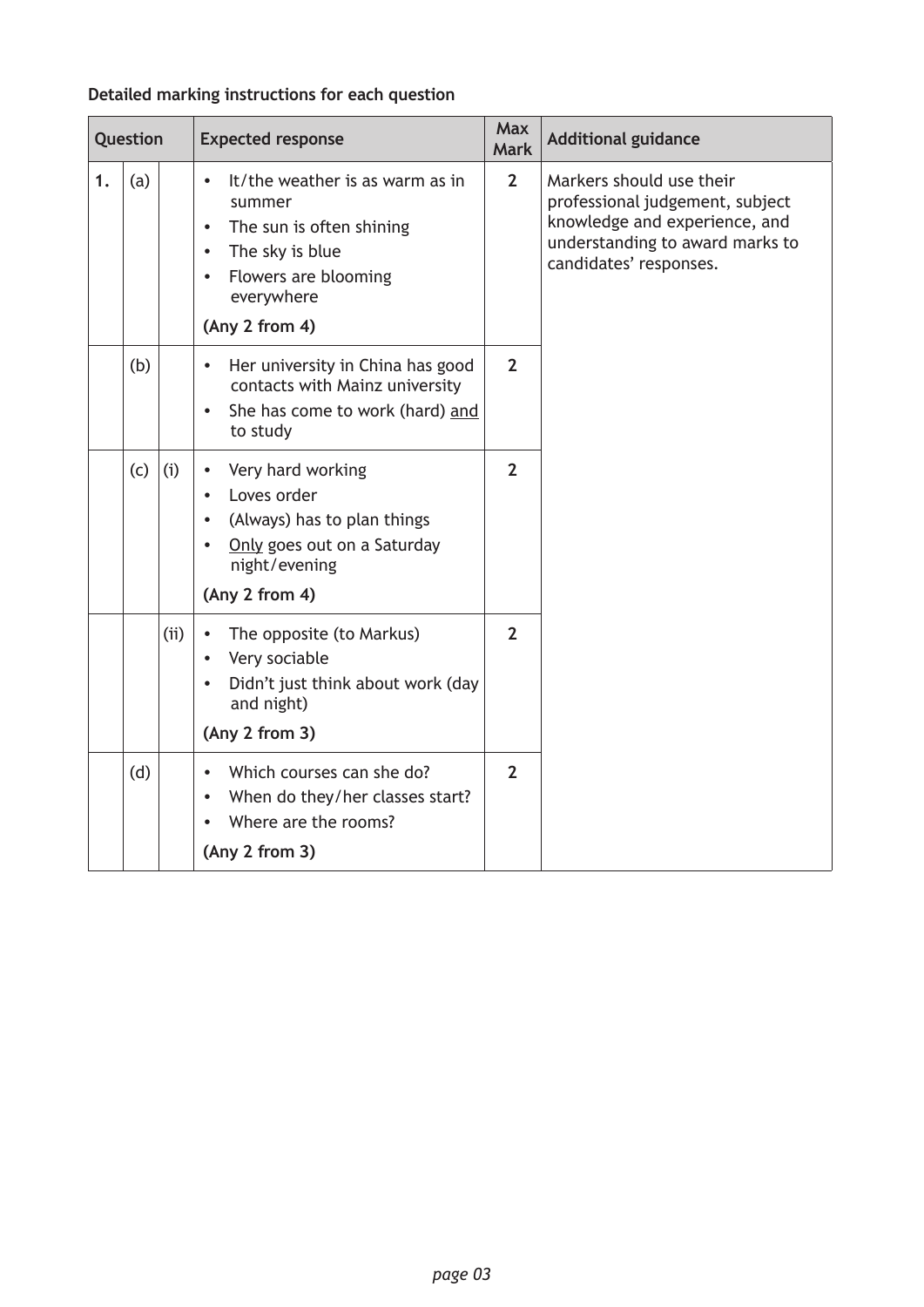|    | Question |     | <b>Expected response</b>                                                                                                                                                                                                             | <b>Max</b><br><b>Mark</b> | <b>Additional guidance</b>                                                                                                                                |
|----|----------|-----|--------------------------------------------------------------------------------------------------------------------------------------------------------------------------------------------------------------------------------------|---------------------------|-----------------------------------------------------------------------------------------------------------------------------------------------------------|
| 2. | (a)      |     | Parents are too strict<br>$\bullet$<br>Parents don't permit discussion<br>$\bullet$<br>As far as parents are<br>$\bullet$<br>concerned, only their opinion<br>counts                                                                 | 3                         | Markers should use their<br>professional judgement, subject<br>knowledge and experience, and<br>understanding to award marks to<br>candidates' responses. |
|    | (b)      | (i) | What they spend on clothes<br>$\bullet$<br>Their relationship with friends<br>$\bullet$<br>How they spend their free time<br>(Any 2 from 3)                                                                                          | $\overline{2}$            |                                                                                                                                                           |
|    |          | (i) | Awkward themes<br>$\bullet$<br>Love and relationships<br>$\bullet$                                                                                                                                                                   | $\overline{2}$            |                                                                                                                                                           |
|    | (c)      |     | They can understand the<br>$\bullet$<br>problems better<br>They have had similar<br>$\bullet$<br>experience<br>There is mutual trust<br>$\bullet$<br>Good friends know they can<br>$\bullet$<br>rely on each other<br>(Any 2 from 4) | $\overline{2}$            |                                                                                                                                                           |
|    | (d)      |     | There is competition in society<br>$\bullet$<br>Everyone wants to be the best/<br>have the best grades/get the<br>best job<br>(Any 1 from 2)                                                                                         | 1                         |                                                                                                                                                           |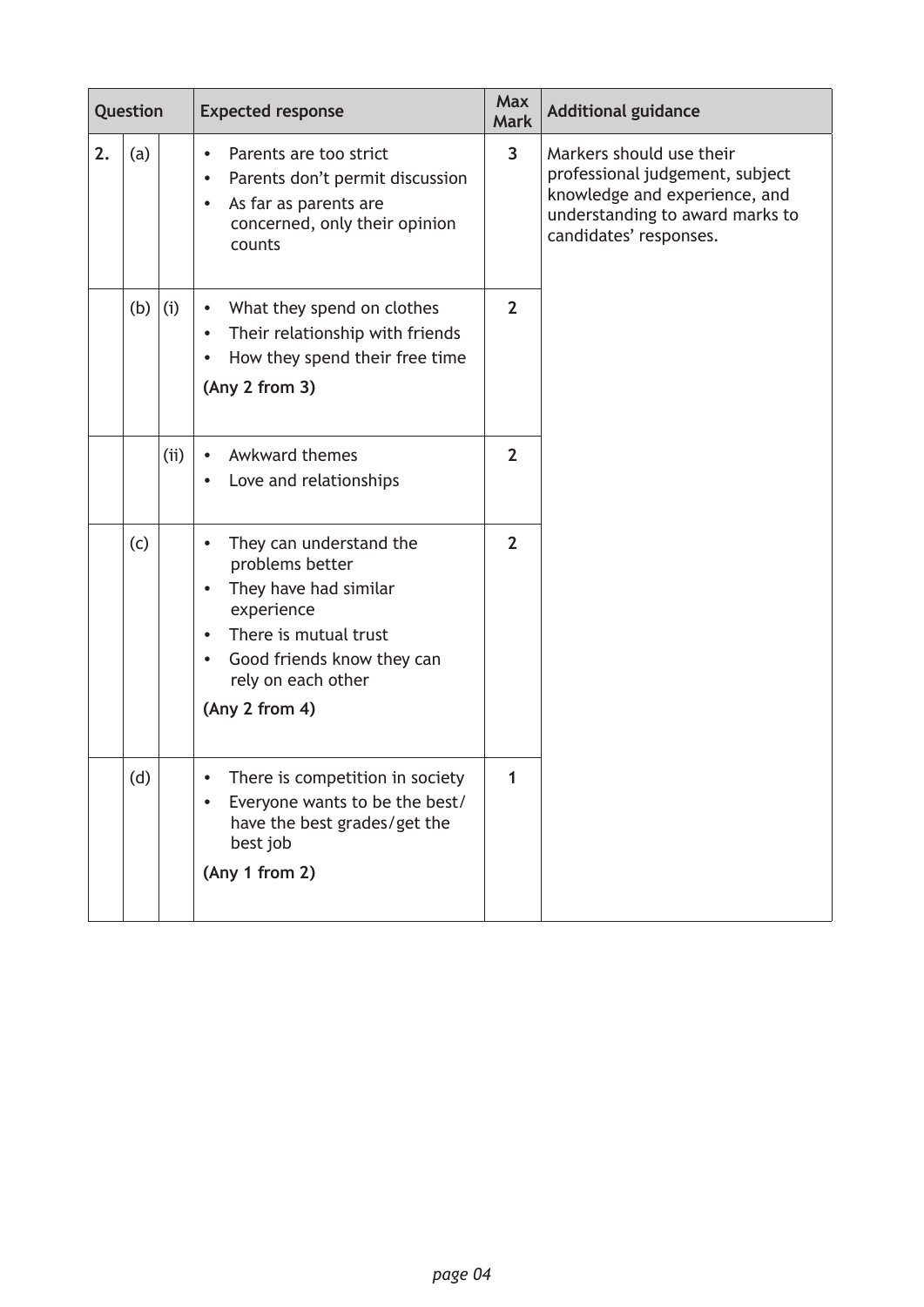| Question |     |       | <b>Expected response</b>                                                                                                                                                                                             | <b>Max</b><br><b>Mark</b> | <b>Additional guidance</b>                                                                                                                                |
|----------|-----|-------|----------------------------------------------------------------------------------------------------------------------------------------------------------------------------------------------------------------------|---------------------------|-----------------------------------------------------------------------------------------------------------------------------------------------------------|
| 3.       | (a) |       | Some people do not find the<br>work varied enough<br>Some people complain about<br>difficult and tiring work                                                                                                         | $\overline{2}$            | Markers should use their professional<br>judgement, subject knowledge and<br>experience, and understanding to<br>award marks to candidates'<br>responses. |
|          | (b) | (i)   | He is looking forward to going<br>to work (every morning)<br>He is allowed to eat chocolate<br>at work<br>He is well-paid for his work/He<br>$\bullet$<br>makes good money/The job is<br>well paid<br>(Any 2 from 3) | $\overline{2}$            |                                                                                                                                                           |
|          |     | (i)   | He eats one piece of each<br>$\bullet$<br>chocolate/He tries each type<br>of chocolate                                                                                                                               | 1                         |                                                                                                                                                           |
|          |     | (iii) | Oliver checks the quality of the<br>$\bullet$<br>chocolate/It is quality control/<br>Oliver ensures the quality of<br>the chocolate (on behalf of the<br>factory)                                                    | 1                         |                                                                                                                                                           |
|          |     | (iv)  | To invent new products<br>$\bullet$<br>To experiment with different<br>chocolate fillings<br>To choose a name for a new<br>product<br>(Any 2 from 3)                                                                 | $\overline{2}$            |                                                                                                                                                           |
|          | (c) |       | When Oliver discovers/finds a<br>$\bullet$<br>delicious/yummy filling, his<br>manager will test/taste/try it                                                                                                         | 1                         |                                                                                                                                                           |
|          | (d) |       | He needs to be careful not to<br>$\bullet$<br>become overweight/not to put<br>on weight                                                                                                                              | 1                         |                                                                                                                                                           |

# **[END OF SPECIMEN MARKING INSTRUCTIONS]**